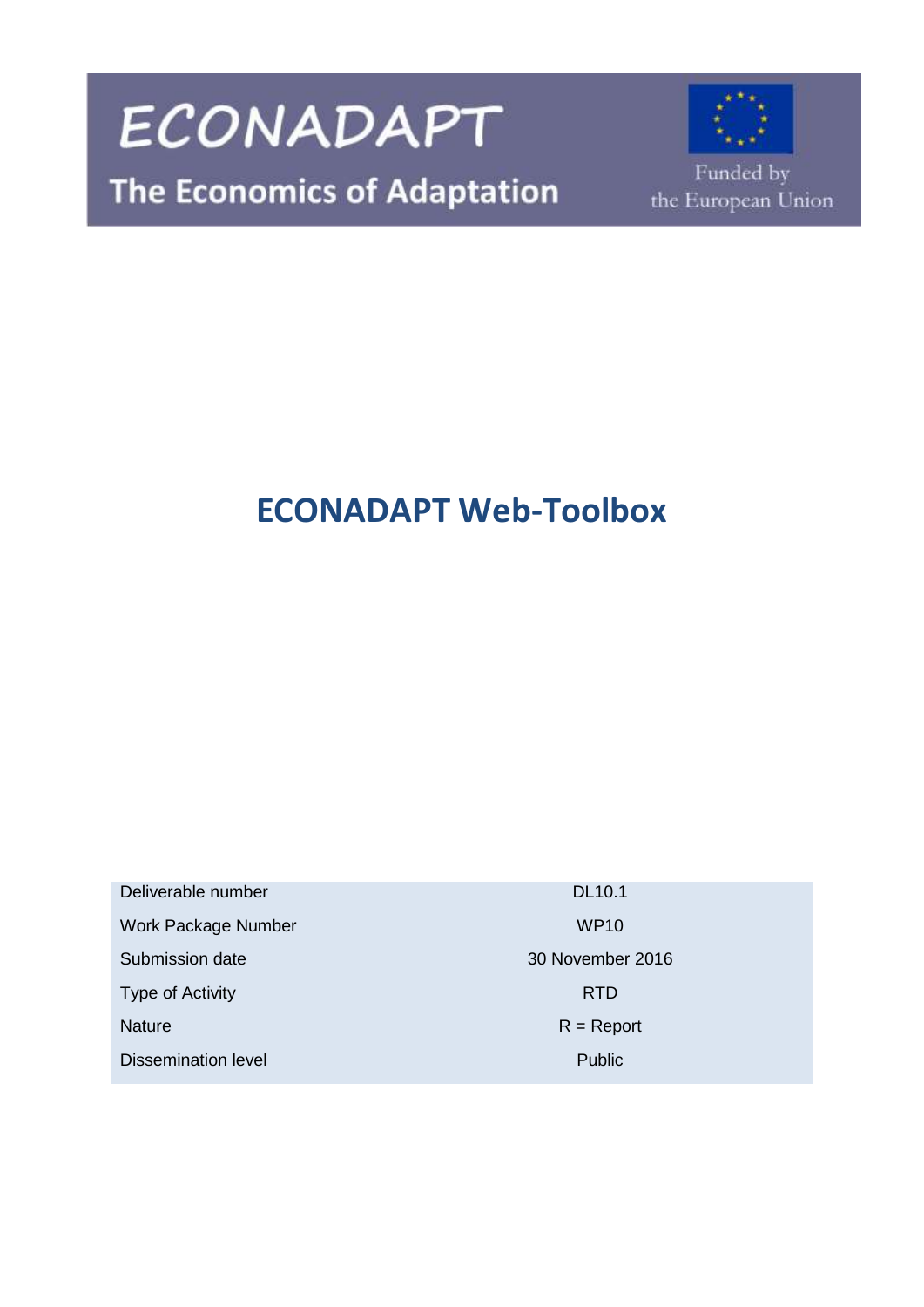# Document information

| Title:                                | <b>ECONADAPT Web-Toolbox</b>                                                                                                                                                                                                                                                                                                                                                                        |
|---------------------------------------|-----------------------------------------------------------------------------------------------------------------------------------------------------------------------------------------------------------------------------------------------------------------------------------------------------------------------------------------------------------------------------------------------------|
| Authors:                              | Tröltzsch, J.; Rouillard, J.; Lago, M.; Tarpey, J.; Smith, L.                                                                                                                                                                                                                                                                                                                                       |
| <b>Other Contributors</b>             | Biewald, A.; Boere, E.; Bosello, F.; Chiabai, A., Christensen, O.,<br>Eaton, E., Ermolieva, T.; Galarraga, I.; Goodess, C., Hunt, A.;<br>Kaprová, K.; Khabarov, N.; Kontogianni, A.; Krasovskii, A.; Kuik,<br>O.; Lukat, E.; Mechler; R.; Mochizuki, J.; Pardy, J.; Parrado, R.;<br>Sainz de Murieta, E.; Scussolini, P.; Skourtos, M.; Szewczyk, W.;<br>van Ierland, E.; Watkiss, P.; Wellmann, J. |
|                                       | Layout and implementation of webpage: Sebastian Ossio, Beáta<br>Vargová                                                                                                                                                                                                                                                                                                                             |
| Date:                                 | 2016                                                                                                                                                                                                                                                                                                                                                                                                |
| <b>Contact details</b>                | jenny.troeltzsch@ecologic.eu                                                                                                                                                                                                                                                                                                                                                                        |
| Work Package<br><b>Number</b>         | WP <sub>10</sub>                                                                                                                                                                                                                                                                                                                                                                                    |
| Deliverable number                    | <b>DL10.1</b>                                                                                                                                                                                                                                                                                                                                                                                       |
| Filename:                             | D10.1_ECONADAPT_Web-Toolbox_XX_11_2016.doc                                                                                                                                                                                                                                                                                                                                                          |
| Document history:                     | Final (version 2):<br>Draft (version 1): 17 November 2016                                                                                                                                                                                                                                                                                                                                           |
| Type of Activity                      | <b>RTD</b>                                                                                                                                                                                                                                                                                                                                                                                          |
| <b>Nature</b>                         | R.                                                                                                                                                                                                                                                                                                                                                                                                  |
| Dissemination /<br>distribution level | PU                                                                                                                                                                                                                                                                                                                                                                                                  |
| Citation:                             | Tröltzsch, J.; Rouillard, J.; Lago, M.; Tarpey, J.; Smith, L. (2016):<br>ECONADAPT Web-Toolbox. ECONADAPT deliverable 10.1.                                                                                                                                                                                                                                                                         |
| Copyright:                            |                                                                                                                                                                                                                                                                                                                                                                                                     |

The ECONADAPT project has received funding from the European Union's Seventh Framework Programme for research, technological development and demonstration under grant agreement no 603906.

To find out more about the ECONADAPT project, please visit the website: [www.econadapt.eu](http://www.econadapt.eu/)

For further information on the ECONADPT project contact Alistair Hunt at: [ecsasph@bath.ac.uk](mailto:ecsasph@bath.ac.uk)

The views expressed in this publication are the sole responsibility of the author(s) and do not necessarily reflect the views of the European Commission. The European Community is not liable for any use made of this information.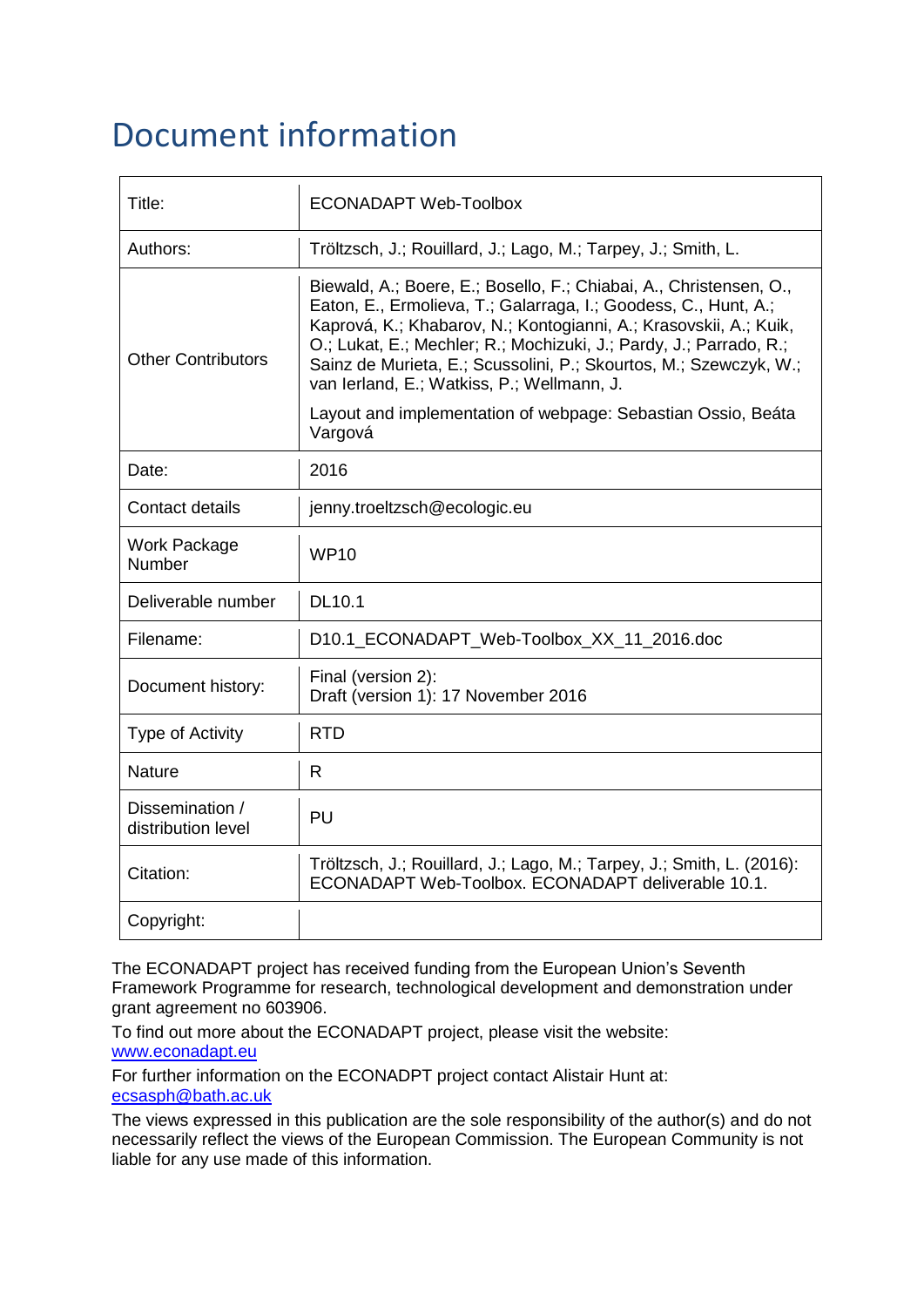# Executive Summary

In the ECONADAPT project it was the aim of WP10 (according to the DoW) to develop a methodological toolbox that provides guidance from the methodological tasks and the case studies to help inform the wider application of the economic assessment of adaptation. During the duration of the project, it was decided to prepare a web-based-version of the toolbox. From all of the WP10 products, the ECONADAPT Web-Toolbox [\(http://econadapt](http://econadapt-toolbox.eu/)[toolbox.eu\)](http://econadapt-toolbox.eu/) is the most comprehensive product. This deliverable explains the approach, the structure and the feedback process for the preparation of the ECONADAPT Web-Toolbox.

The deliverable summarizes the aim and the target group for the whole ECONADAPT Toolbox. It explains the structure of the web-based version of the ECONADAPT Toolbox. The structure consists of an entry page with four guiding questions which lead the different user groups to the relevant information: focusing on policy challenges in different adaptation situations, background information on different methods suitable for economic assessment of adaptation, detailed information on the case studies/ examples and concrete cost and benefit estimates for adaptation.

For further user guidance an "Easy Access Guide" was developed which filters the available information according to six context criteria, which can be selected by the visitor. Feedback from stakeholders was included at different stages in the development of the ECONADAPT Web-Toolbox. There were specific workshops to discuss the targets and structure of the Toolbox in the project team as well as with decision makers. Other workshops and telephone conferences were organized to receive feedback from national, regional and local stakeholders.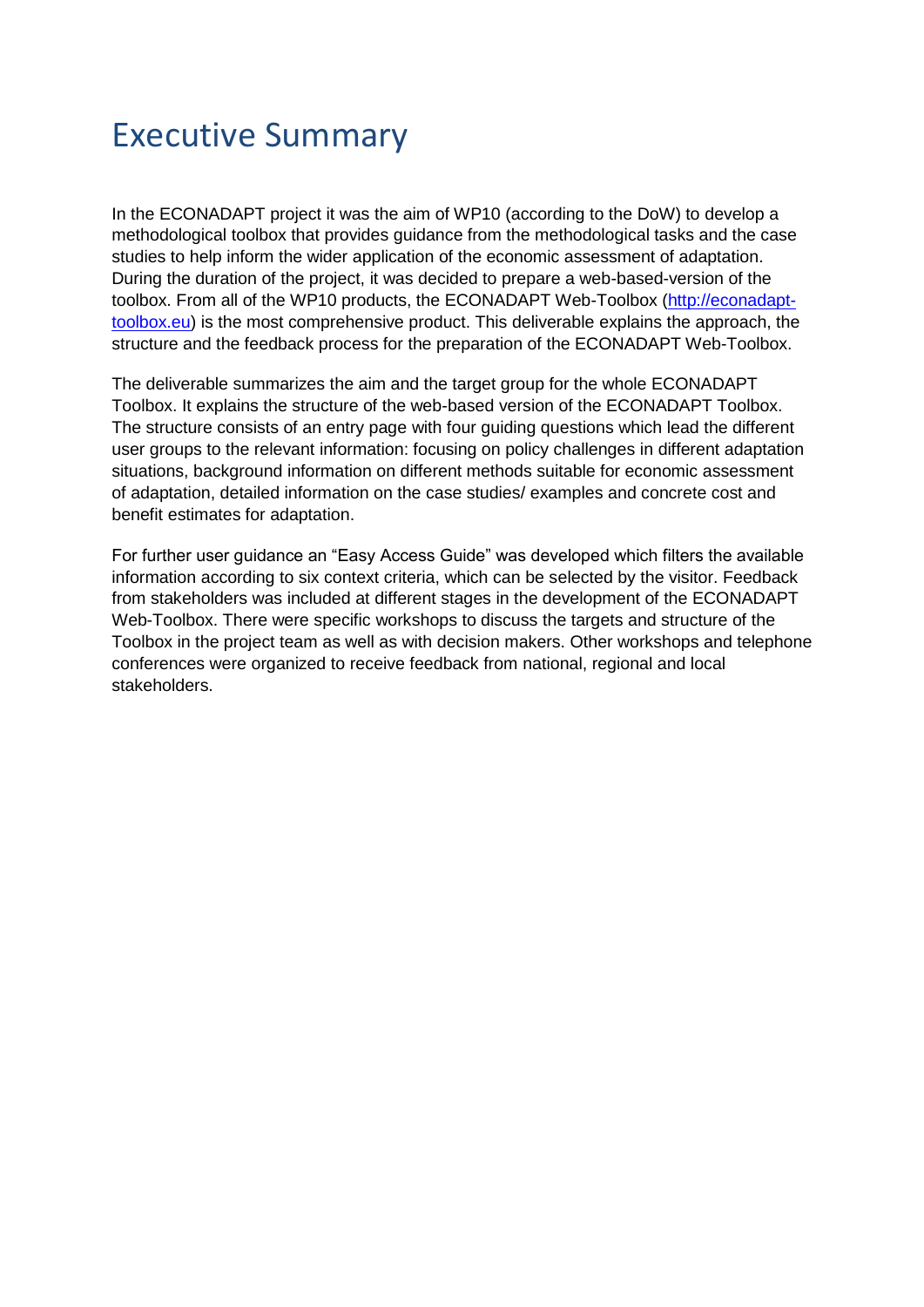# **Table of Contents**

| $\mathbf{1}$   |  |
|----------------|--|
| $\overline{2}$ |  |
|                |  |
|                |  |
| 3              |  |
|                |  |
|                |  |
| 4              |  |
| 5.             |  |
|                |  |
|                |  |
|                |  |
|                |  |
|                |  |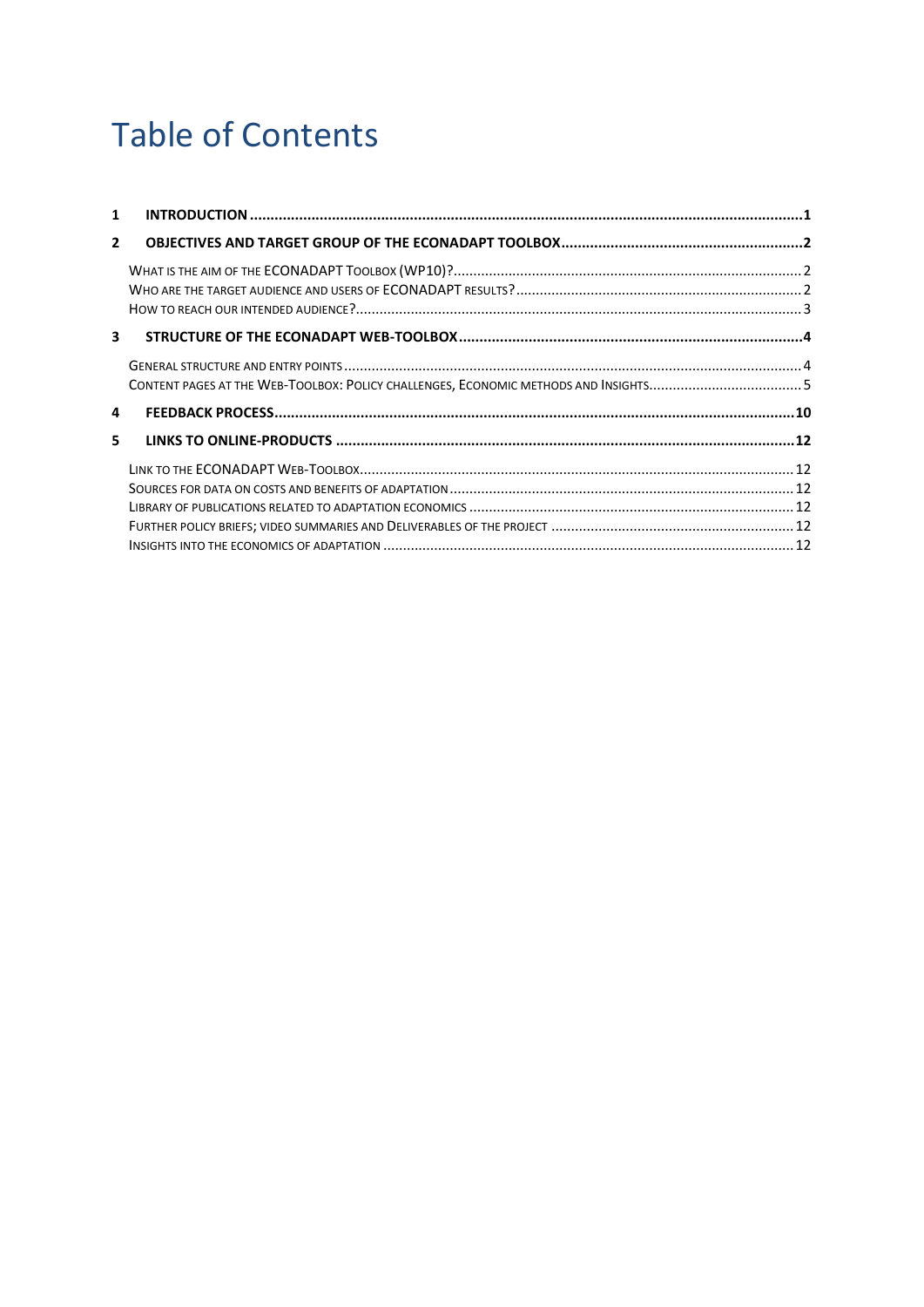# <span id="page-4-0"></span>1 Introduction

In the ECONADAPT project it was the aim of WP10 (according to the Description of Work (DoW)) to develop a methodological toolbox that provides guidance from the methodological tasks and the case studies to help inform the wider application of the economic assessment of adaptation. During the duration of the project, it was decided to prepare a web-based-version of the toolbox. From all of the WP10 products, the ECONADAPT Web-Toolbox [\(http://econadapt-toolbox.eu\)](http://econadapt-toolbox.eu/) is the most comprehensive product. This deliverable explains the approach, the structure and the feedback process for the preparation of the ECONADAPT Web-Toolbox.

The report summarizes the aim and the target group for the whole ECONADAPT Toolbox. It explains the structure of the web-based version of the ECONADAPT Toolbox. Furthermore, it summarizes the feedback process with internal project members and external stakeholders to gather needs, expectations and comments.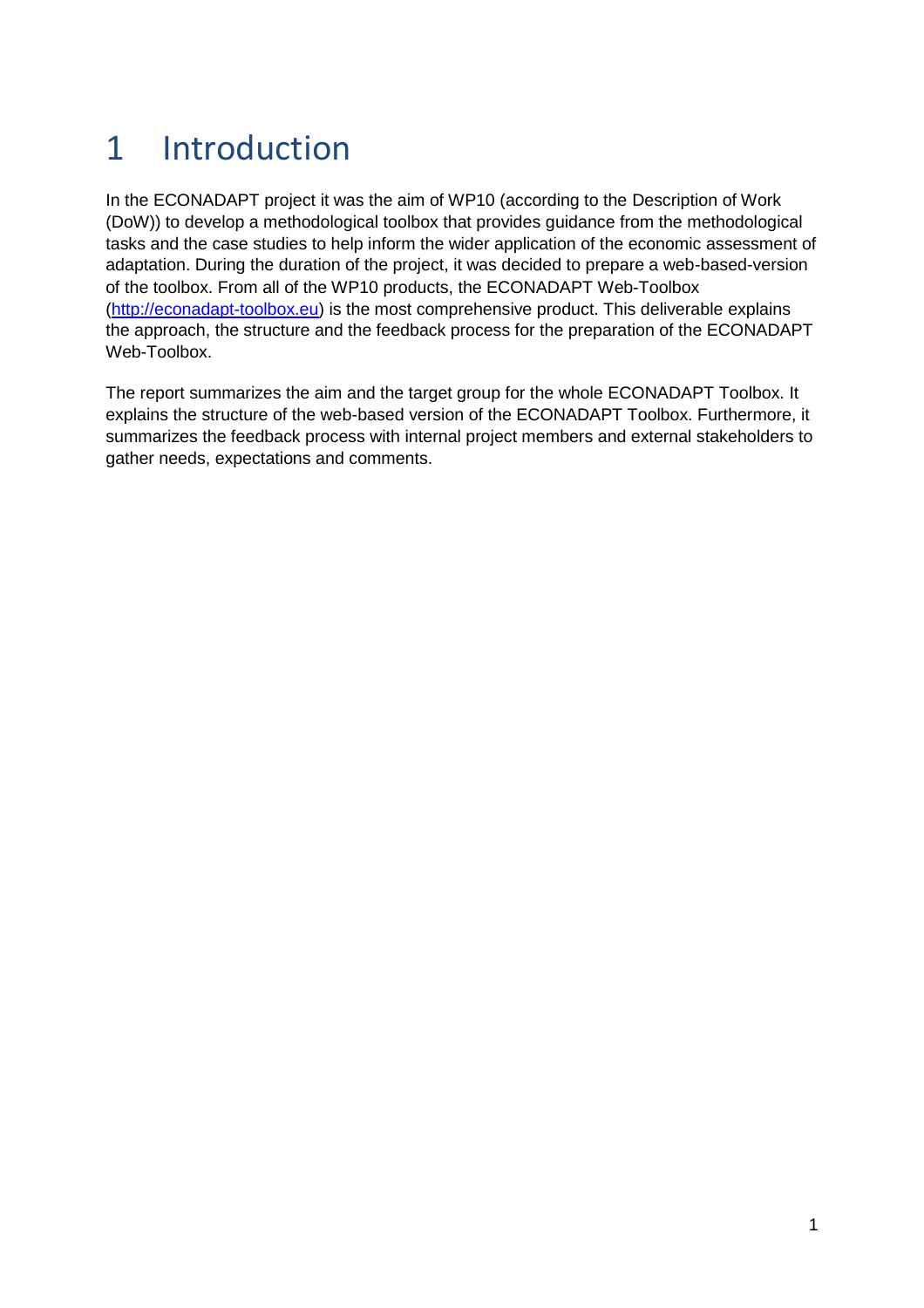# <span id="page-5-0"></span>2 Objectives and Target group of the ECONADAPT Toolbox

To guide the development of the ECONADAPT toolbox, we focused on three key questions:

- *What is the aim of ECONADAPT Toolbox?*
- *Who are the target audience and users of ECONADAPT results?*
- *How to reach our intended audience?*

## <span id="page-5-1"></span>What is the aim of the ECONADAPT Toolbox (WP10)?

As explained in the DoW, the key objectives of WP10 are to develop a methodological toolbox that provides guidance from the methodological tasks and the case studies of ECONADAPT to help inform the wider application of the economic assessment of adaptation. Furthermore, the aim is to prepare a data-repository that includes cost and benefit estimates, especially from the case studies in WP5-9. For these activities we used a policy-centred approach focusing on user needs that incorporates stakeholder involvement.

More concretely, the objectives were:

- To describe methodological approaches, methods and results from Econadapt case studies, so that information can easily be picked up by users
- To deliver (used and developed) cost and benefit estimates, especially from WP5-9, explain their usage and interlink them with the original use in the project documents
- To include stakeholder input and feedback in the process

## <span id="page-5-2"></span>Who are the target audience and users of ECONADAPT results?

In the DoW the toolbox target group is indicated as the two overall target groups of ECONADAPT: economists and decision-makers.

Economists can be divided into two general groups, one group which will use the method or develop it further and a group which will gather information on how to interpret results or methodological approaches (e.g. main characteristics, strengths, weaknesses, potential, uncertainties), but are not involved in the assessment themselves.

Decision-makers are a target group on European and national, regional and local level in EU Member States, but also decision-makers in international institutions, (e.g. UN, OECD), national level decision-makers outside of the EU (e.g. USA, South-Asian countries) are a target audience as well. In principle, decision-makers are interested in a quick overview to the methods and results and need an easy access to the information with good summaries and graphical representation.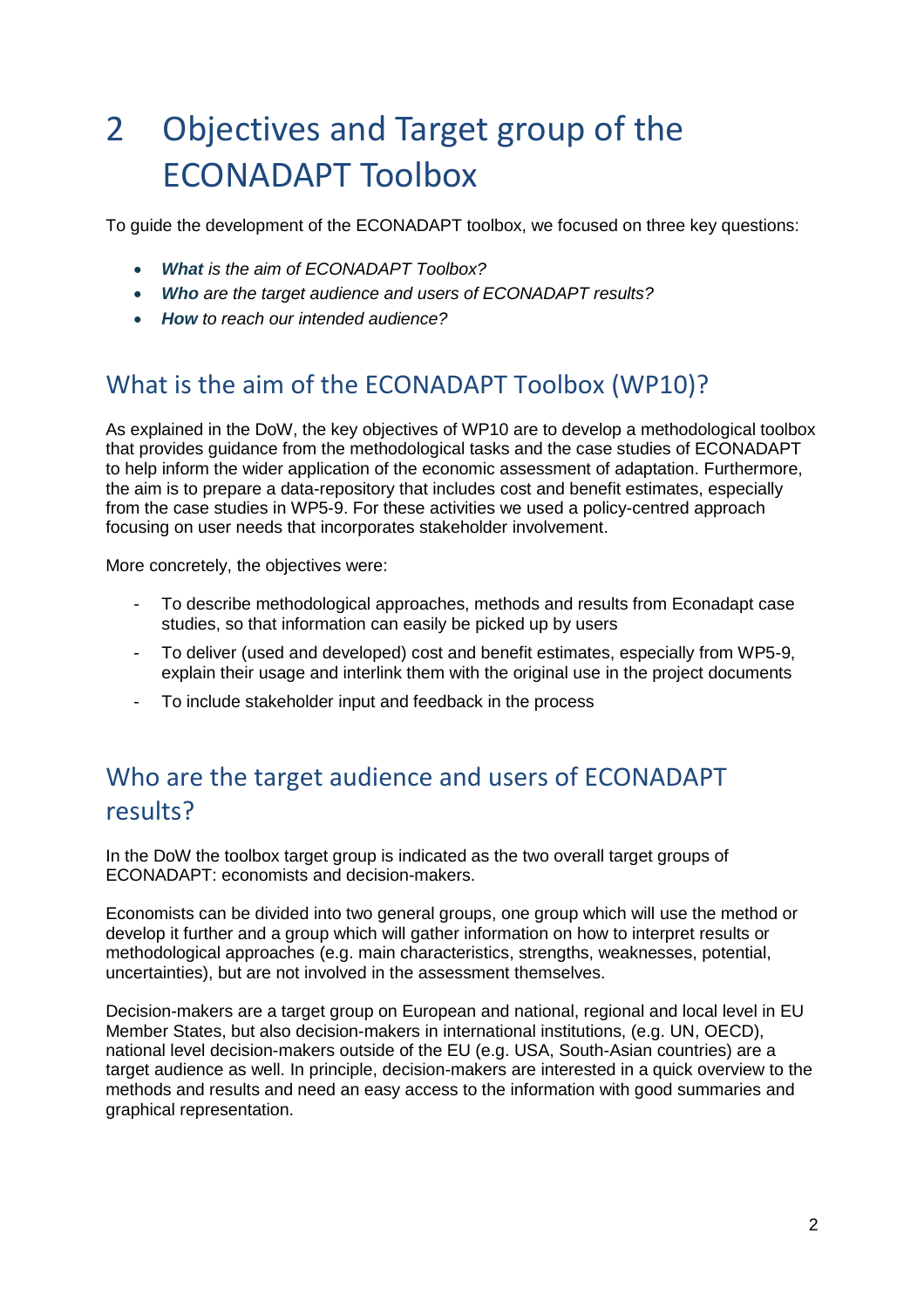#### **Figure 1: Target groups**



## <span id="page-6-0"></span>How to reach our intended audience?

We developed three different types of products with different characteristics:

- Web-based information:
	- o Web-Toolbox [http://econadapt-toolbox.eu/,](http://econadapt-toolbox.eu/) presented in DL10.1;
	- o Data-repository [http://econadapt-toolbox.eu/data-sources,](http://econadapt-toolbox.eu/data-sources) presented in DL10.5
- Guidance documents (40 pages):
	- o The economics of climate change adaptation: Insights into economic assessment methods. (Tröltzsch et al 2016<sup>1</sup>, DL 10.2)
	- $\circ$  The economic analysis of climate change adaptation: Insights for policy-makers. (Rouillard et al  $2016^2$ , DL10.3)
- Summary document (D10.4)

The different products show certain pros and cons. A website has the advantage that it is easy to reach for a broader audience, interlinkages between different information are easy to establish, links to further detailed information can be easily embedded. Cons are that the user attention is limited at a webpage, which has to be taken into account for their structure and design. Documents, e.g. in pdf-format, are delivering summarized and compact information. The single-standing documents can be reached offline. Documents have a limited ability to add or establish interlinkages to additional material or further documents. Short documents are an easy access information for busy readers and can easily be used for dissemination of project's results.

<sup>1</sup> Tröltzsch, J., Rouillard, J., Tarpey, J., Lago, M., Watkiss, P., Hunt, A. (2016). The economics of climate change adaptation: Insights into economic assessment methods. ECONADAPT deliverable 10.2.

<sup>2</sup> Rouillard, J., Tröltzsch, J., Tarpey, J., Lago, M., Watkiss, P., Hunt, A. Bosello, F., Ermolieva, T., Goodess, C., Mechler, R., Parrado, R., Sainz de Murieta, E., Scussolini, P. (2016). The economic analysis of climate change adaptation: Insights for policy-makers. ECONADAPT deliverable 10.3.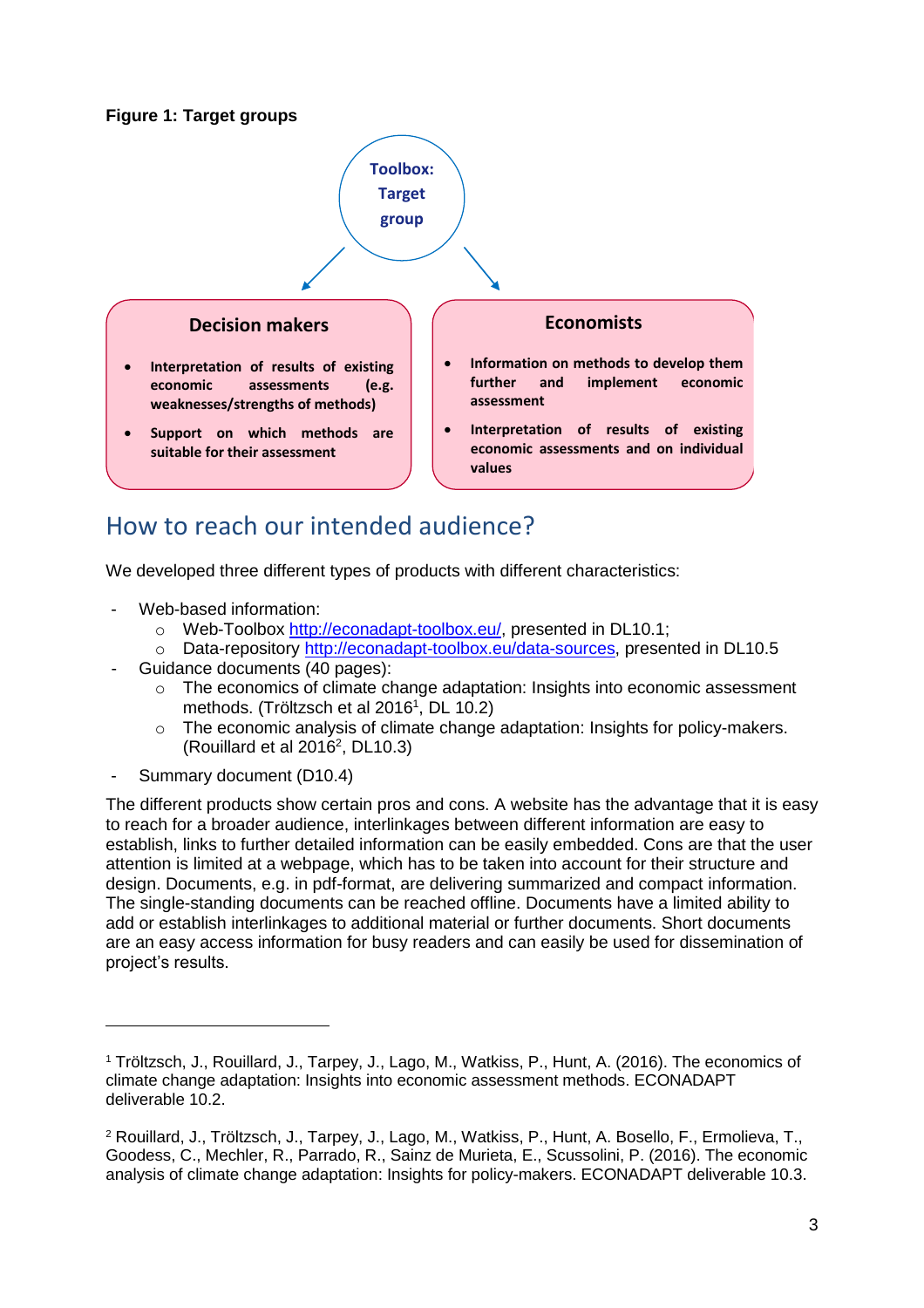# <span id="page-7-0"></span>3 Structure of the ECONADAPT Web-Toolbox

## <span id="page-7-1"></span>General structure and entry points

The ECONADAPT Web-Toolbox [\(http://econadapt-toolbox.eu\)](http://econadapt-toolbox.eu/) was developed together with the Project's consortium and several decision makers were included in the design of the toolbox at different stages of their development (see chapter 3). Furthermore, the Web-Toolbox was developed based on a review of existing websites and toolboxes including information on economics of climate adaptation.

The Web-Toolbox contains the projects results in a user-friendly, easy understandable language, it is a gateway to the detailed information in the deliverables or published journal articles, it interlinks to the ECONADAPT library (with about 700 literature documents on the economics of adaptation) and the ECONADAPT data repository (with cost and benefit estimates). It interlinks and relates the two foci of the project: improved methods and different policy challenges including case studies.

A review of existing websites showed that a "user-centered" page with a clear structure and a clean design is essential to guide users. The ECONADAPT Web-Toolbox had the aim to avoid too many layers and to focus on the relevant target group beginning at the entry page. Therefore, the entry page identifies the users and their interest based on following questions:

- *Are you interested in implementing or evaluating a specific policy or project?*
- *Are you interested in a specific economic method to evaluate your adaptation activity?*
- *Are you interested in practical examples and methodological developments?*
- *Are you interested in concrete cost and benefit estimates?*

Additionally, users have via the "Easy Access Guide" [\(http://econadapt-toolbox.eu/easy](http://econadapt-toolbox.eu/easy-access-guide)[access-guide\)](http://econadapt-toolbox.eu/easy-access-guide) the possibility to filter web-pages along six context criteria: policy challenge, policy area, relevance of uncertainty, data availability, available budget and geographical scale. The "Easy Access Guide" filters the available information according to questions formulated based on the context criteria. To reach filtering results a flexible number of questions can be answered (one to six).

The following figure shows the general structure of the website: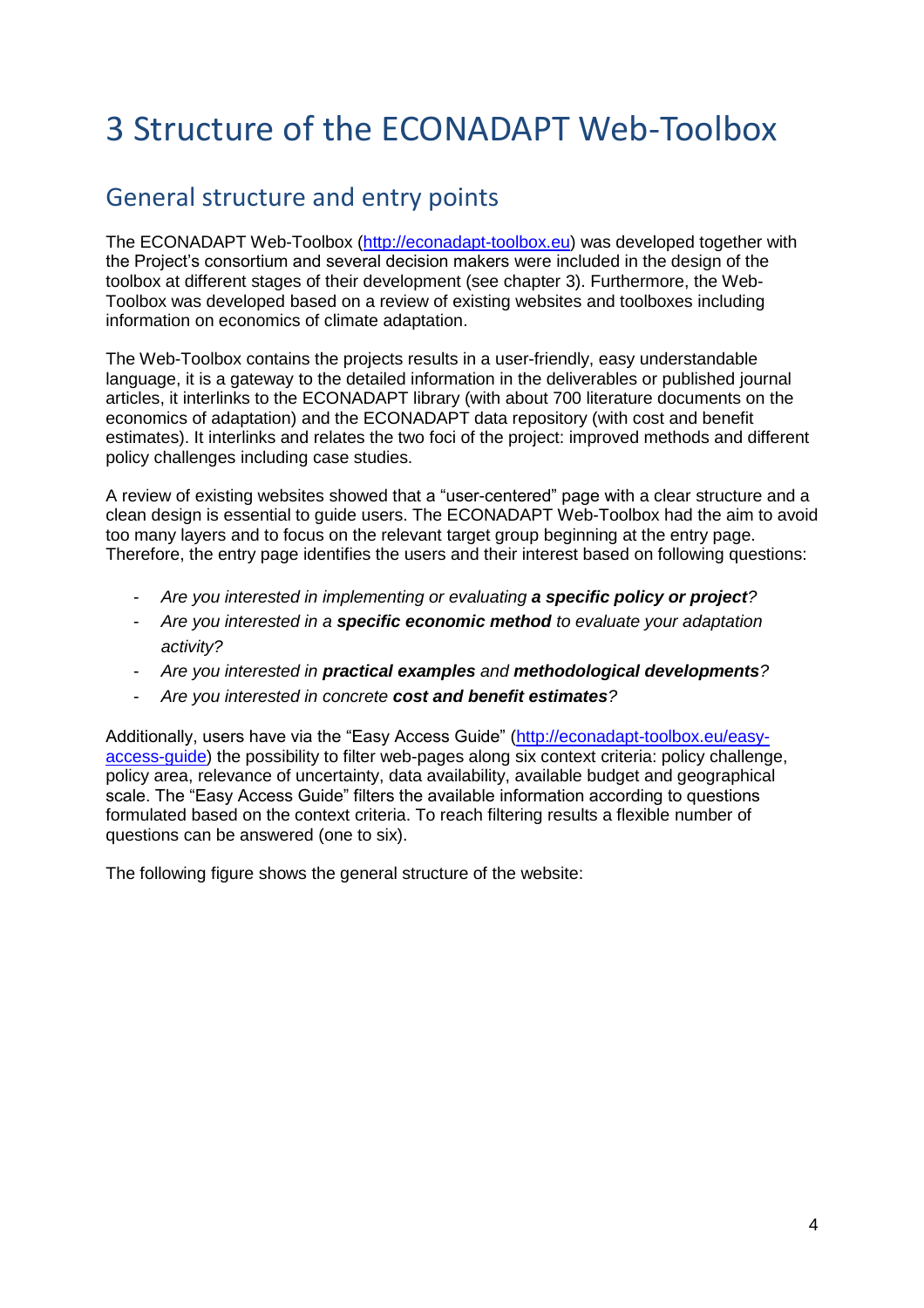



## <span id="page-8-0"></span>Content pages at the Web-Toolbox: Policy challenges, Economic methods and Insights

Following the guiding questions at the entry page of the web-toolbox, the users will be led to sections centered around:

- policy challenges which are characterizing different adaptation decision situation;
- **economic assessment methods** for climate adaptation;
- widespread **detailed information** produced by the project (Insights);
- **cost and benefit estimates** (Data repository, see ECONADAPT D10.5).

### Policy challenges

In the policy challenges section, the visitor will be introduced to a **general framework** for economic analysis of climate adaptation and **several examples** on the application of the framework.

The **general framework** includes information on following seven steps relevant for an economic assessment of climate adaptation actions:

- Defining the adaptation problem
- Identify entry points and stakeholders
- Assessing the context and materiality
- Climate and risk information
- Option identification, sequencing and prioritisation
- Financing, programming and implementation
- Continuous / ex post evaluation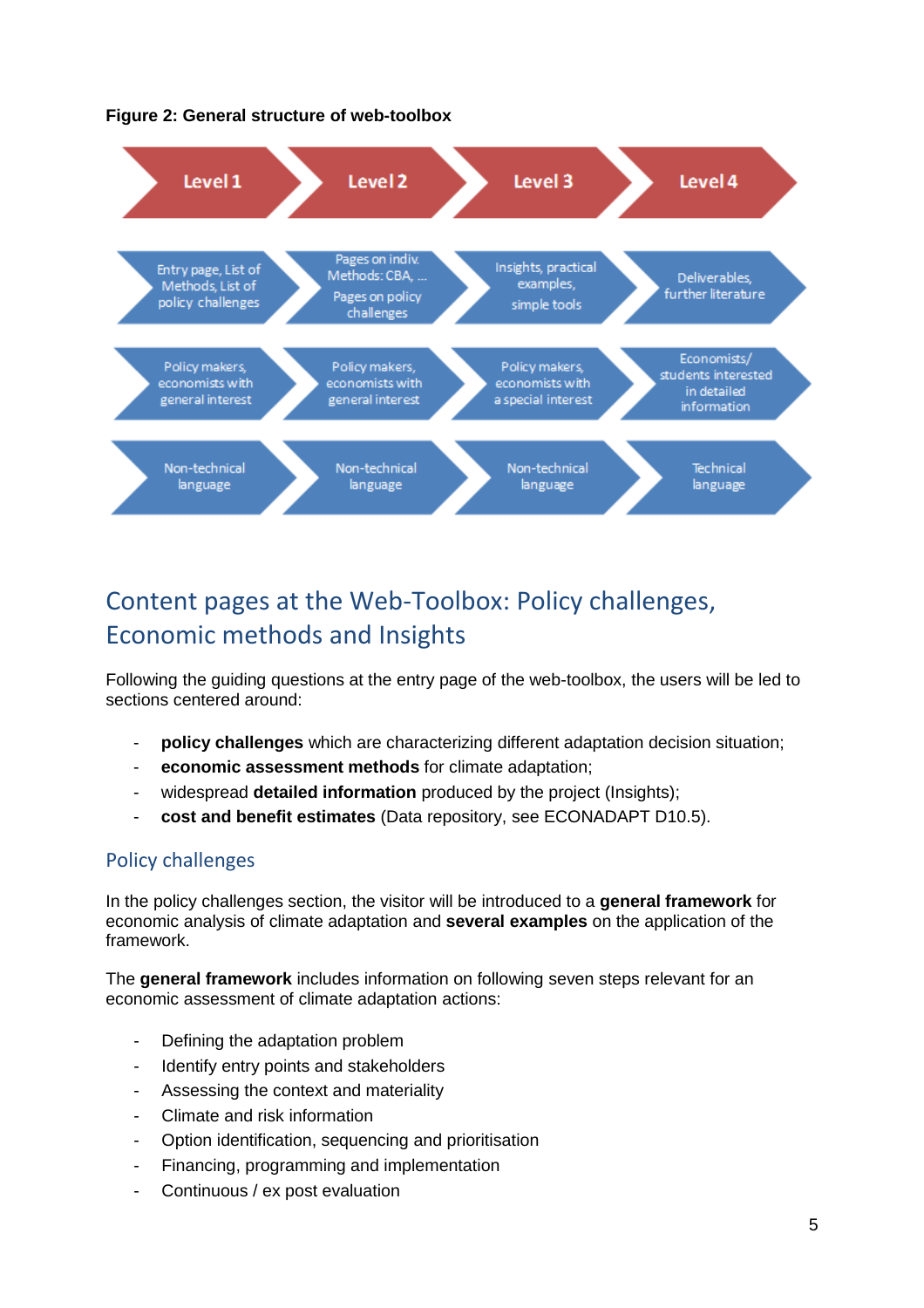Additional to the general explanation of the framework, the users can reach **examples** for different adaptation decision making situations described along different steps of the framework:

| <b>Example from the ECONADAPT Project</b>                                                                   | What is it relevant for?                                                                                 |
|-------------------------------------------------------------------------------------------------------------|----------------------------------------------------------------------------------------------------------|
| Appraising projects - An application to<br>inland and coastal flood risk<br>management                      | The appraisal of infrastructure and projects<br>considering long term climate risks                      |
| Appraising policies and programmes - An<br>application to European agricultural<br>policy                   | The justification of the use of large funds for<br>climate resilience                                    |
| International development projects - An<br>application to coffee production and tea<br>plantation in Rwanda | The adaptation to climate risks in developing<br>countries                                               |
| Disaster risk management - An<br>application to Austria and the EU                                          | The adaptation to extreme weather events<br>with high short term impact                                  |
| <b>Macroeconomic Assessment</b>                                                                             | The analysis of climate change risks and<br>adaptation strategies at Member State and<br><b>EU</b> level |

#### **Table 1: Examples for the assessment of different policy challenges**

#### Economic methods

In the economic methods section of the toolbox, the following economic assessment methods are explained in more detail:

- [Cost-Benefit Analysis](http://econadapt-toolbox.eu/node/12)
- [Cost-Effectiveness Analysis](http://econadapt-toolbox.eu/cost-effectiveness-analysis)
- [Multi-Criteria Analysis](http://econadapt-toolbox.eu/multi-criteria-analysis)
- [Real Options Analysis](http://econadapt-toolbox.eu/real-options-analysis)
- [Robust Decision Making](http://econadapt-toolbox.eu/robust-decision-making)
- [Iterative Risk Management / Adaptive Management](http://econadapt-toolbox.eu/iterative-risk-management-adaptive-management)
- [Portfolio Analysis](http://econadapt-toolbox.eu/portfolio-analysis)

At first the main characteristics of different economic assessment methods applicable to climate adaptation are presented to the users (explaining for what each method is well suited, commonly used and how can be dealt with uncertainties). This overview will help users to find a suitable assessment method for their context.

Additionally, to deliver more background knowledge for each method to the user following detailed information is summarized: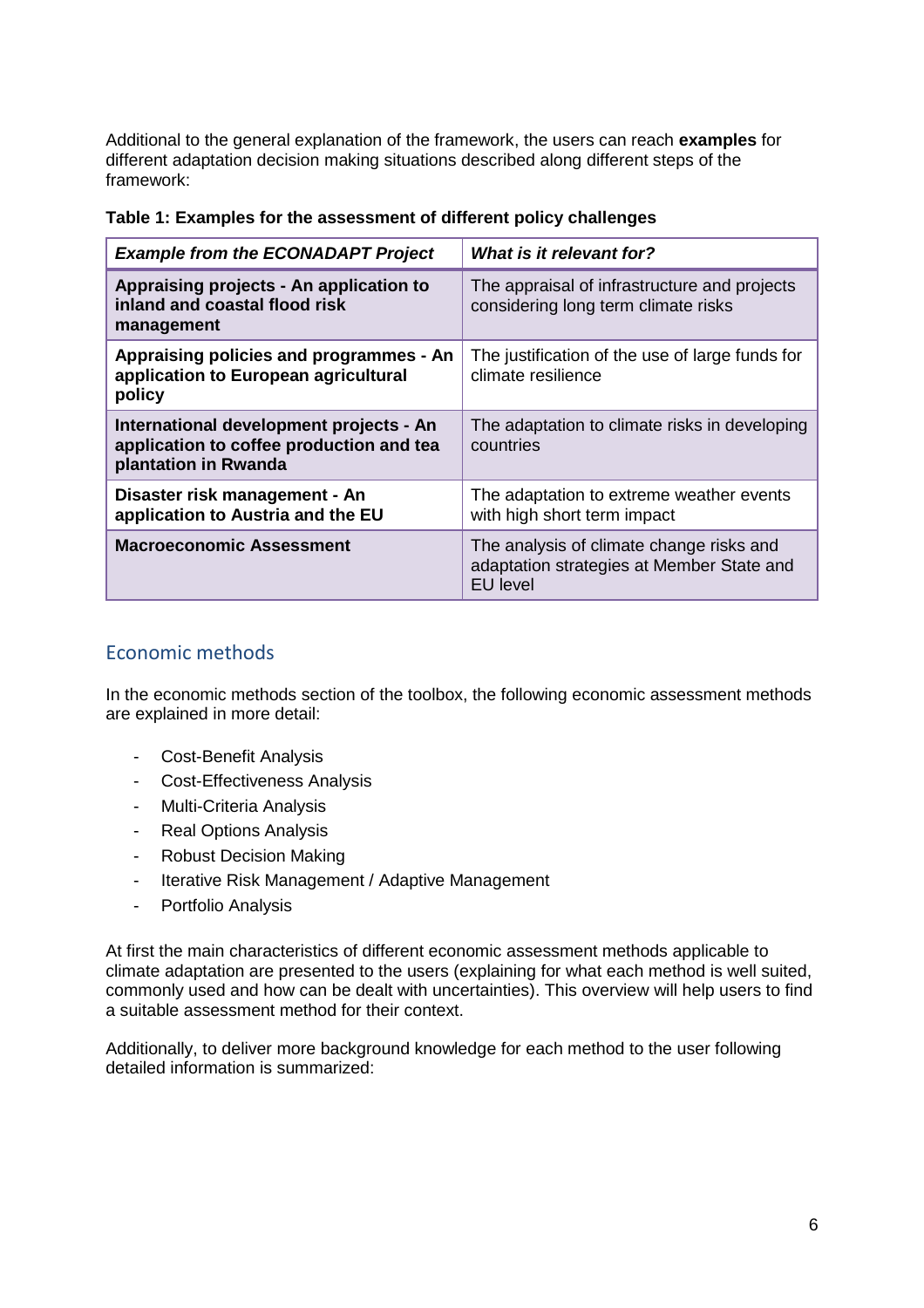**Table 2: Detailed information for each method**

| <b>Headings</b>                                                | <b>Explanation</b>                                                                                                                           |
|----------------------------------------------------------------|----------------------------------------------------------------------------------------------------------------------------------------------|
| <b>Summary</b>                                                 | Key messages                                                                                                                                 |
| What does the "method" do?                                     | Short explanation on the aims of the method                                                                                                  |
| When should I use the "method"?                                | Short explanation on the use of the method                                                                                                   |
| What are the key strengths and<br>limitations of the "method"? | Main strengths and limitations, including if<br>and how it takes uncertainties into<br>considerations                                        |
| How can you implement the "method"?                            | Some paragraphs, including the main<br>methodological steps when applying the<br>method                                                      |
| <b>Case Study Example(s)</b>                                   | Concrete example(s) of the use of the<br>method (based on ECONADAPT results or<br>literature)                                                |
| <b>Simple Tool</b>                                             | Simple excel spreadsheet-based tools which<br>allow the use of the described methods.<br>They are adjustable by the users to their<br>needs. |
| <b>Links to ECONADAPT Insights</b>                             |                                                                                                                                              |

### Insights

The Insights include more detailed information on the results of the ECONADAPT project's work packages. The Insights are prepared in an easy readable language so that users can easily get an impression which results are useful for their work. Furthermore, the users can reach the Insights via the relevant interlinked Policy challenges- and Economic methodspages.

The Insights have the following structure:

**Table 3: Structure of Insights**

| <b>Headings</b>                                  | <b>Explanation</b>                                                                                                                            |
|--------------------------------------------------|-----------------------------------------------------------------------------------------------------------------------------------------------|
| <b>Key Messages</b>                              | Main points of the Insight on i) context, ii)<br>policy and methodological developments, iii)<br>main implications and recommendations        |
| <b>Context</b>                                   | Short explanation of the particular policy or<br>methodological challenge discussed within<br>the Insight                                     |
| <b>Policy and methodological</b><br>developments | Short explanation how the particular<br>problem/issue was dealt with, can be a<br>description of the method or description of<br>main results |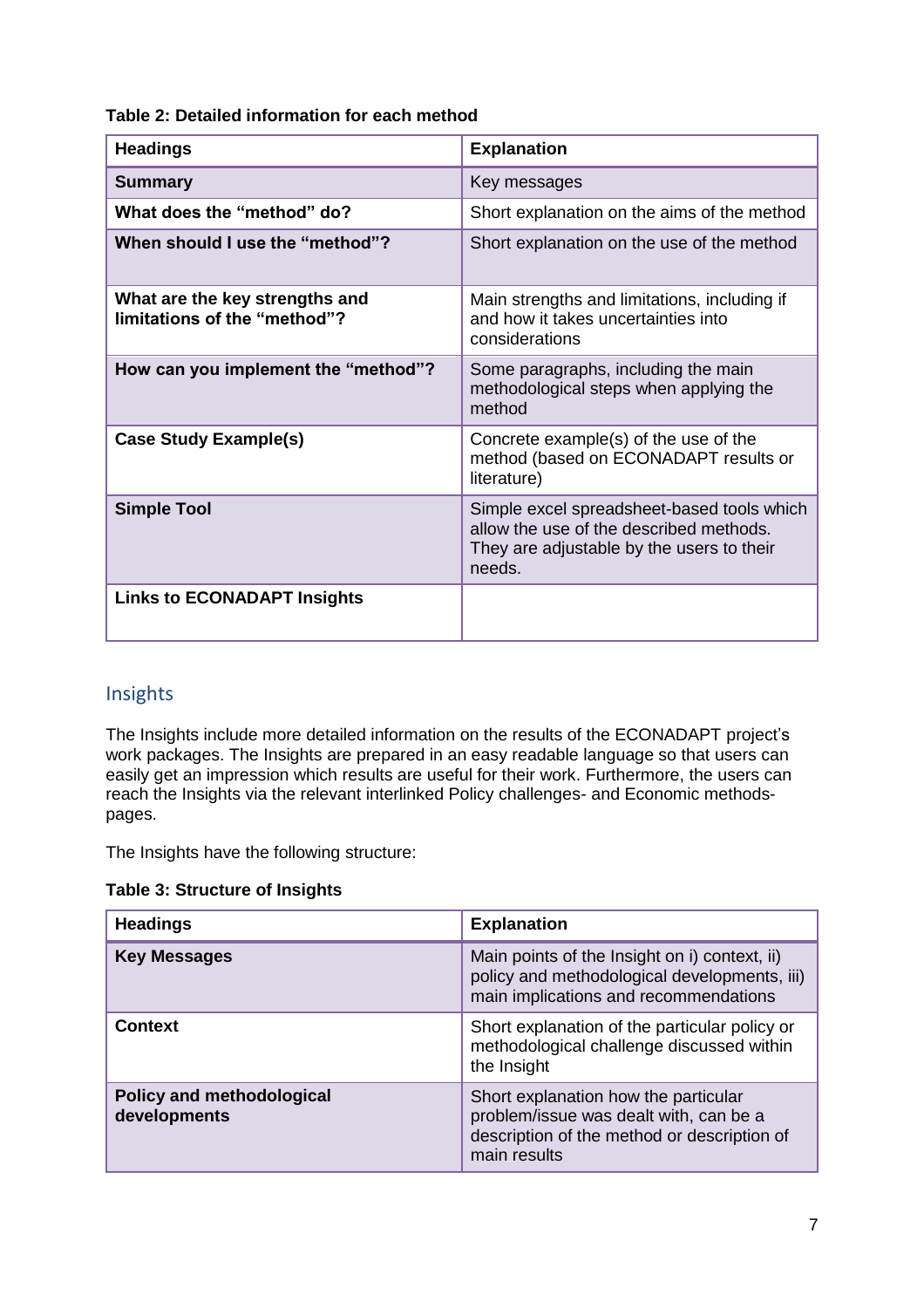| <b>Main implications and recommendations</b> | Short explanation on the implications for<br>adaptation decision-making                                                             |
|----------------------------------------------|-------------------------------------------------------------------------------------------------------------------------------------|
| <b>Bibliography</b>                          | Literature sources                                                                                                                  |
| <b>Further Information</b>                   | Links to project deliverable and important<br>literature                                                                            |
| <b>Contact</b>                               | Contact details of the main author of the<br>deliverable from which the Insight is<br>developed                                     |
| <b>Partner</b>                               | Names all relevant partner organizations<br>which were part of the deliverable work<br>(including links to organizations' websites) |

The following information is available:

### **Framing of adaptation economics**

| Framing adaptation economics in decision-making: a policy-led framework       |
|-------------------------------------------------------------------------------|
| Sourcing and using climate information for economic assessments of adaptation |
| Agriculture: Cost & benefits of adaptation                                    |
| Biodiversity and ecosystem services: cost & benefits of adaptation            |
| Coastal zones: cost & benefits of adaptation                                  |
| Energy: Cost & benefits of adaptation                                         |
| Health: Cost & benefits of adaptation                                         |
| Infrastructure: cost & benefits of adaptation                                 |
| Water and flood management: cost & benefits of adaptation                     |
|                                                                               |

### **Micro-economic foundations**

### **Scaling, aggregation and transfer**

| Private adaptation of adaptation goods: potential and policy instruments                  |
|-------------------------------------------------------------------------------------------|
| Integrating distributional objectives in the cost-benefit analysis of adaptation options  |
| The Use of Non-Monetary Metrics to Assess Adaptation Actions: Multi-Criteria Analysis     |
| The Use of Non-Monetary Metrics to Assess Adaptation Actions: Cost-Effectiveness Analysis |
| Transferring values between locations in climate change adaptation                        |
| Applying alternative discounting rules: the Equivalency Principle                         |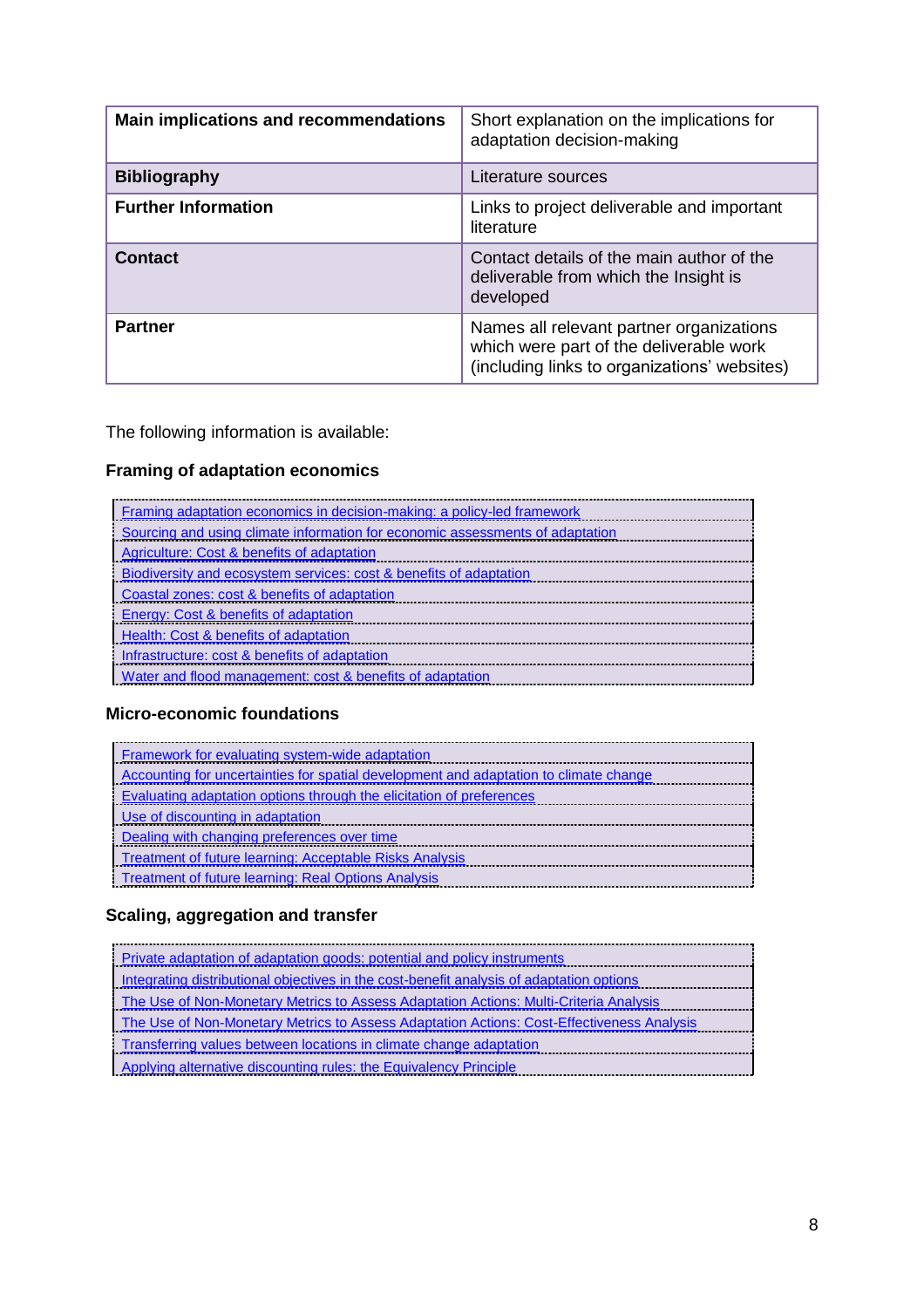### **Treatment of uncertainty and risks**

| Uncertainties and causes of uncertainties in climate change adaptation  |
|-------------------------------------------------------------------------|
| Uncertainties and risk analysis in climate change adaptation            |
| Integrated uncertainties and risk management for robust decision making |
| Methods for expressing risk and ambiguity in economic analysis          |
| Assessing systemic risks in adaptation                                  |
|                                                                         |

### **Economic project appraisal**

| Appraisal of adaptation to river flood at the Vitava river, Prague |
|--------------------------------------------------------------------|
| Appraisal of adaptation to river and coastal flood in Bilbao       |

### **Policy Impact Assessment**

### **International development support**

| Prioritisation of adaptation in the development context: Rwanda   |  |
|-------------------------------------------------------------------|--|
| Prioritisation of adaptation in the development context: Zanzibar |  |

### **Disaster risk management**

| Assessing flood risk management: The Netherlands              |
|---------------------------------------------------------------|
| Assessing flood risk management: Czech Republic               |
| Assessing flood risk management: Austria                      |
| Assessing flood risk management: United Kingdom               |
| <b>Fiscal consequences of extreme weather risks in Europe</b> |

### **Macro-economic effects of adaptation**

| The role of autonomous adaptation in global assessments at global level     |  |  |  |
|-----------------------------------------------------------------------------|--|--|--|
| Economy-wide implications of planned adaptation: the case of sea level rise |  |  |  |
| Economy-wide implications of planned adaptation: the case of agriculture    |  |  |  |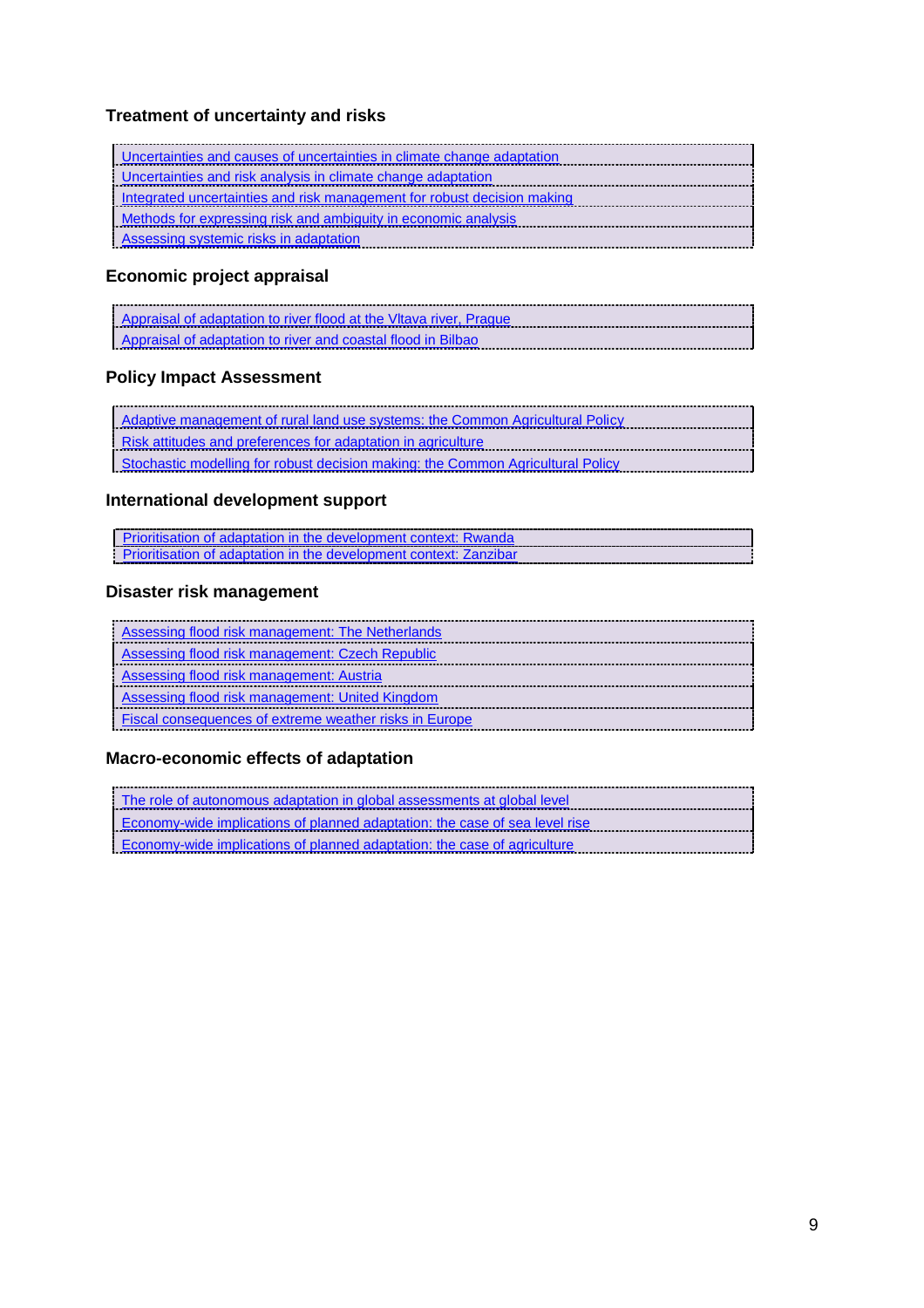# <span id="page-13-0"></span>4 Feedback process

One aim of the WP was the integration of stakeholder input and feedback in the development of the WP10-material. Following steps for the feedback process have been implemented:

| <b>Activity</b>                                                                  | <b>Target group</b>               | <b>Involved persons</b>                                                                                 | <b>Based on which</b><br>material                                      | <b>Timeframe</b> |
|----------------------------------------------------------------------------------|-----------------------------------|---------------------------------------------------------------------------------------------------------|------------------------------------------------------------------------|------------------|
| <b>Meeting with EEA</b>                                                          | Economists                        | <b>EEA</b>                                                                                              | Outline, Structure of<br>Insights                                      | 11 Febr 2016     |
| <b>Oxford-Consortium</b><br><b>Meeting</b>                                       | Economists                        | All project partners                                                                                    | Outline, Structure<br>and List of Insights,<br>Example Insights        | 9/10 March 2016  |
| <b>Written Feedback</b><br>to outline and list<br>of insights                    | Economists                        | All project partners                                                                                    | Outline, Structure<br>and List of Insights,<br>Example Insights        | Mid-March 2016   |
| <b>Adaptation Futures</b><br><b>Conference</b><br>(Toolshed<br>presentation)     | Decision<br>makers,<br>economists | <b>Adaptation Futures</b><br>participants<br>(researchers,<br>international,<br>national authorities)   | Outline, Structure of<br>website, Structure<br>of Insights             | 12 May 2016      |
| <b>Discussion at the</b><br><b>General Meeting in</b><br><b>Athens</b>           | Economists                        | All project partners                                                                                    | Draft version of<br>different products                                 | May 2016         |
| Feedback<br><b>Workshop (Berlin)</b>                                             | Decision makers                   | Local, regional and<br>national decision<br>makers                                                      | Test of Proto-Type<br>of Website                                       | 21 July 2016     |
| <b>Review by</b><br>responsible<br>partners (WP/task<br>leads)                   | Economists                        | All WP/task leaders                                                                                     | Draft versions of<br>Insights, Methods-,<br>Policy challenges<br>Pages | May-Sept 2016    |
| <b>Online-Feedback</b><br>and Feedback<br><b>Telephone</b><br><b>Conferences</b> | <b>Decision makers</b>            | Local, regional and<br>national decision<br>makers (mainly<br>participants of<br>Feedback<br>workshops) | Feedback to revised<br>Website                                         | Mid-Sept 2016    |
| <b>Discussion at the</b><br><b>General Meeting in</b><br>Prague                  | Economists                        | All project partners                                                                                    | Revised/draft<br>versions of different<br>products                     | Sept 2016        |

**Table 4: Steps for feedback process**

The Feedback Workshop had participants from two national environmental agencies, regional governments and agencies. The Workshop included presentations of first ECONADAPTresults (literature database, case studies). It was followed by a discussion on general expectations of a web-toolbox and guidance on economics of adaptation. A user-testing of the Demo version of the web-toolbox was implemented based on developed test-profiles. Participants navigated through the toolbox and filled an online-feedback questionnaire.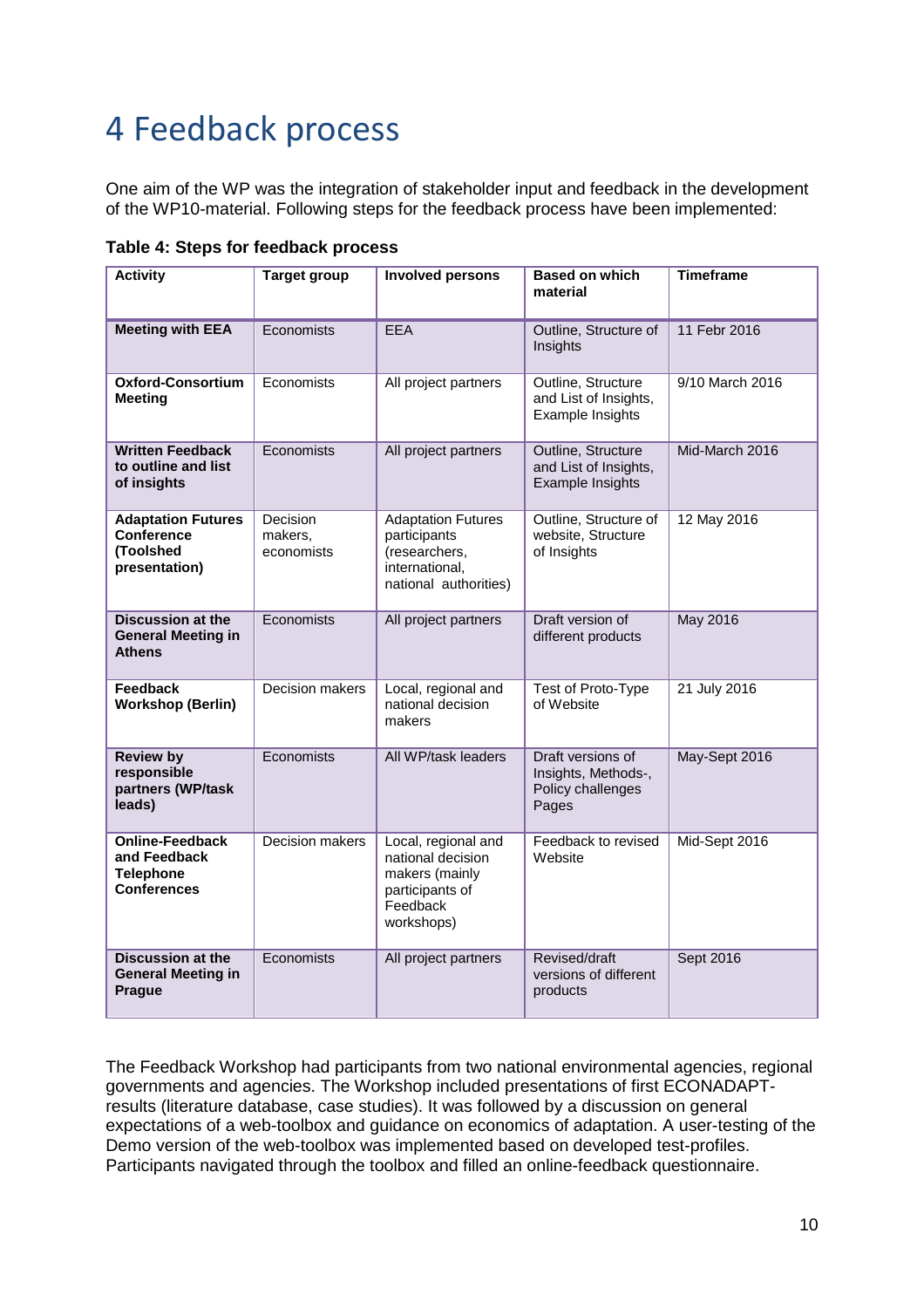A summary of the workshop feedback and the taken actions are shown in the following two tables:

#### **Table 5: Positive Feedback**

| <b>Positive Feedback</b>                                                                           |  |  |
|----------------------------------------------------------------------------------------------------|--|--|
| Very good overview on methods/tools                                                                |  |  |
| Good "neutral" description of advantages/disadvantages of methods/tools                            |  |  |
| Nice rational and informative style                                                                |  |  |
| Nice clean design                                                                                  |  |  |
| Step-by-step Guidance was used and was indicated as helpful for search                             |  |  |
| Overview pages on methods - very helpful                                                           |  |  |
| Web-toolbox could serve well for staff at public authorities who would like to get an<br>overview. |  |  |

#### **Table 6: Critical Feedback**

| <b>Critical Feedback</b>                                                                               | <b>Taken actions</b>                                                                                                                                                    |
|--------------------------------------------------------------------------------------------------------|-------------------------------------------------------------------------------------------------------------------------------------------------------------------------|
| A bit unclear entry page - which<br>information is provided by the toolbox?                            | Re-design of landing page, including short<br>questions to guide and differentiate the users                                                                            |
| <b>Practical examples for methods</b><br>missing                                                       | Prepared examples/case studies for each<br>method                                                                                                                       |
| Name: "Step-by-step Guide" confusing<br>because there are no steps                                     | Changed name to Easy-access Guide                                                                                                                                       |
| <b>Guide: Unclarity of some questions,</b><br>results of filtering more structured                     | Changed questions slightly, added<br>explanation for each questions (via ?-icon),<br>Re-structured filtering results according to<br>method, policy challenge, insights |
| Data repository: Values per adaptation<br>option would be interesting                                  | Include examples for values for each<br>adaptation option                                                                                                               |
| <b>Highlighted that local language</b><br>versions would be welcomed (e.g. for<br>more general levels) |                                                                                                                                                                         |